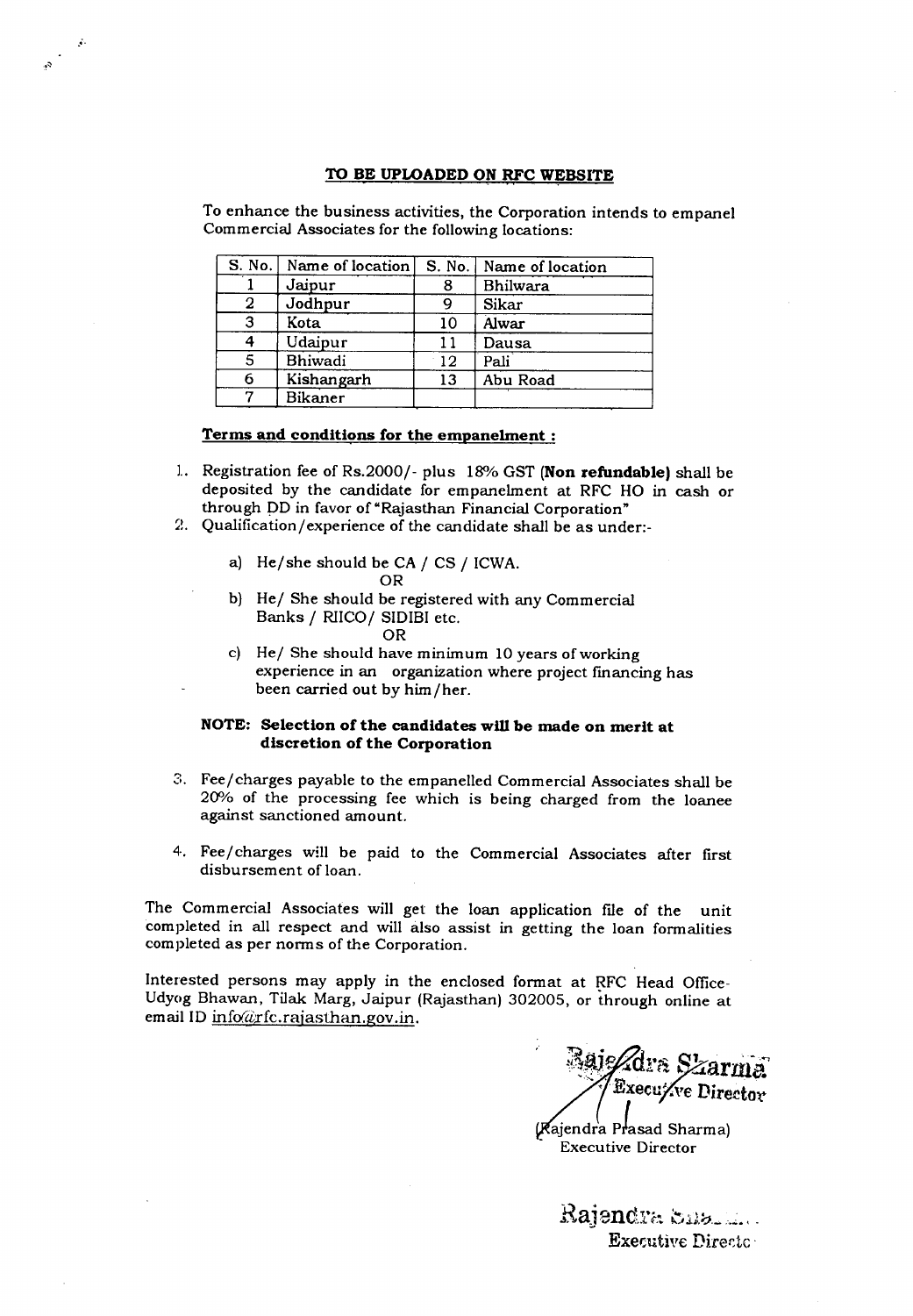## **PROFORMA TO BE FILED BY COMMERDCIAL ASSOCIATES** , ; .

| Name                  |                            |                   |
|-----------------------|----------------------------|-------------------|
| Address (Present)     |                            |                   |
|                       |                            |                   |
| <b>Address</b>        |                            |                   |
|                       |                            | Recent Photograph |
| Phone / Mobile        |                            |                   |
| Office                |                            |                   |
| Residence             |                            |                   |
| <b>Qualifications</b> |                            |                   |
| Experience            |                            |                   |
| Details if Registered |                            |                   |
| with Other Statutory  |                            |                   |
| Eody                  |                            |                   |
|                       |                            |                   |
| empanelment           |                            |                   |
| DD No. date &         |                            |                   |
| Bankers' Name for     |                            |                   |
| registration          |                            |                   |
| Bank account          |                            |                   |
| details               |                            |                   |
|                       | (Fermanent)<br>Consent for |                   |

PLACE:

Date:

Signature

Encl. :

- 1. Copy of PAN Card (Self attested)
- 2. Copy of Aadhar Card (Self Attested)
- 3. Cancelled Cheque
- 4. Copy of Experience Certificates
- 5. Copy of Qualification certificates